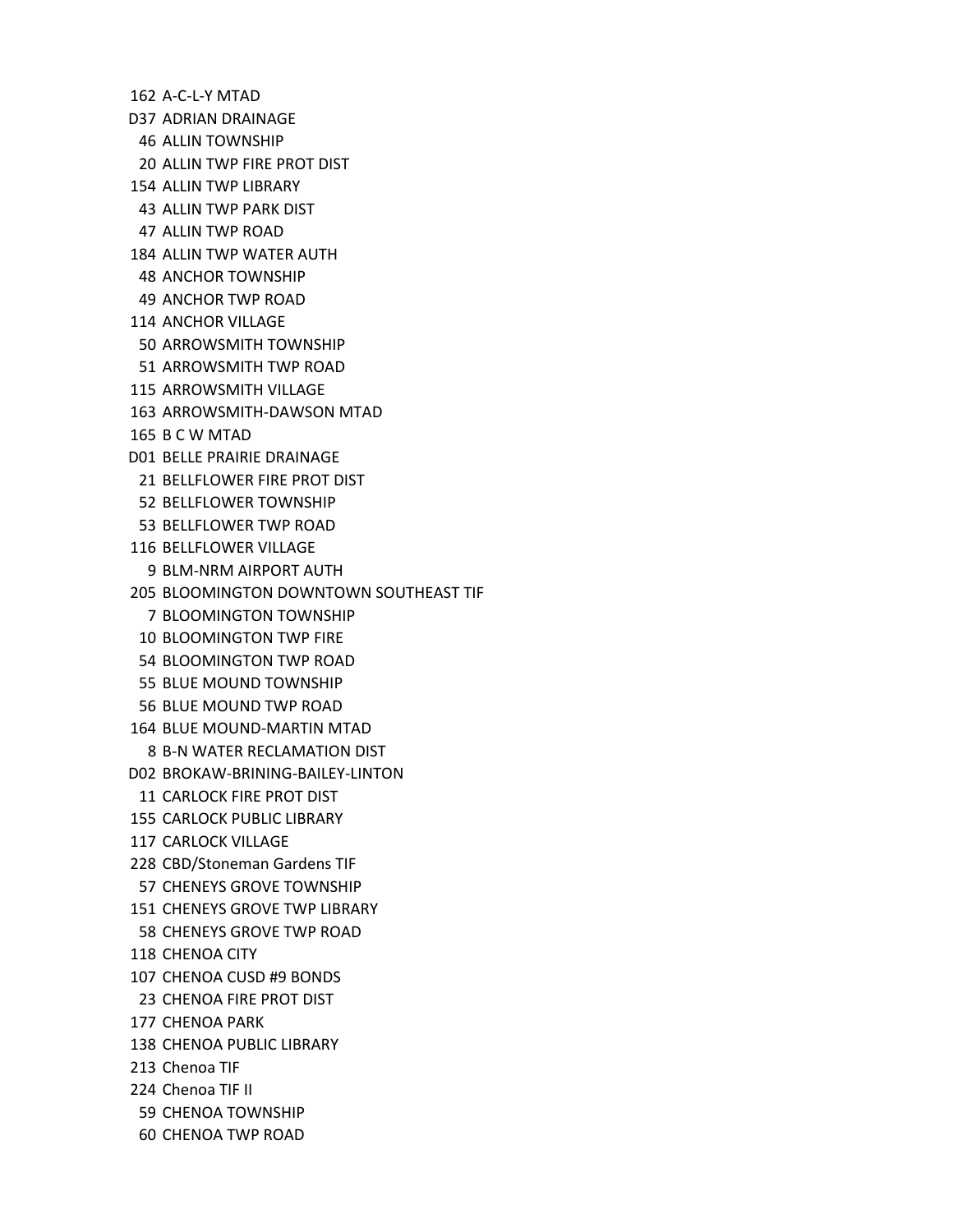4 CITY OF BLOOMINGTON 179 CITY OF BLOOMINGTON LIBRARY 2 CITY OF BLOOMINGTON TOWNSHIP 197 CITY OF EL PASO 19 CLEARVIEW SANITARY DIST 119 COLFAX VILLAGE 22 CONGERVILLE FIRE PROT DIST 120 COOKSVILLE VILLAGE 133 CROPSEY STREET LIGHT 61 CROPSEY TOWNSHIP 62 CROPSEY TWP ROAD 109 CUSD 11 EL PASO‐GRIDLEY 106 CUSD 140 EUREKA 110 CUSD 16 OLYMPIA 111 CUSD 18 BLUE RIDGE 183 CUSD 19 RIDGEVIEW 104 CUSD 2 LEROY 16 CUSD 3 TRI VALLEY 17 CUSD 4 HEYWORTH 15 CUSD 5 NORMAL 103 CUSD 5E GIBSON CITY 105 CUSD 7 LEXINGTON 14 CUSD 87 BLOOMINGTON 112 CUSD 8N PRAIRIE CENTRAL 63 DALE TOWNSHIP 24 DALE TWP FIRE PROT DIST 64 DALE TWP ROAD 196 DALE‐ALLIN MTAD 25 DANVERS COMM FIRE PROT DIST 65 DANVERS TOWNSHIP 141 DANVERS TWP LIBRARY 66 DANVERS TWP ROAD 186 DANVERS TWP WATER AUTH 121 DANVERS VILLAGE 67 DAWSON TOWNSHIP 68 DAWSON TWP ROAD 26 DOWNS COMM FIRE PROT DIST 210 DOWNS TIF 1 225 Downs TIF 3 69 DOWNS TOWNSHIP 70 DOWNS TWP ROAD 122 DOWNS VILLAGE 204 DOWNTOWN BLOOMINGTON TIF 227 Downtown East Washington TIF District 212 DOWNTOWN NORMAL TIF 71 DRY GROVE TOWNSHIP 72 DRY GROVE TWP ROAD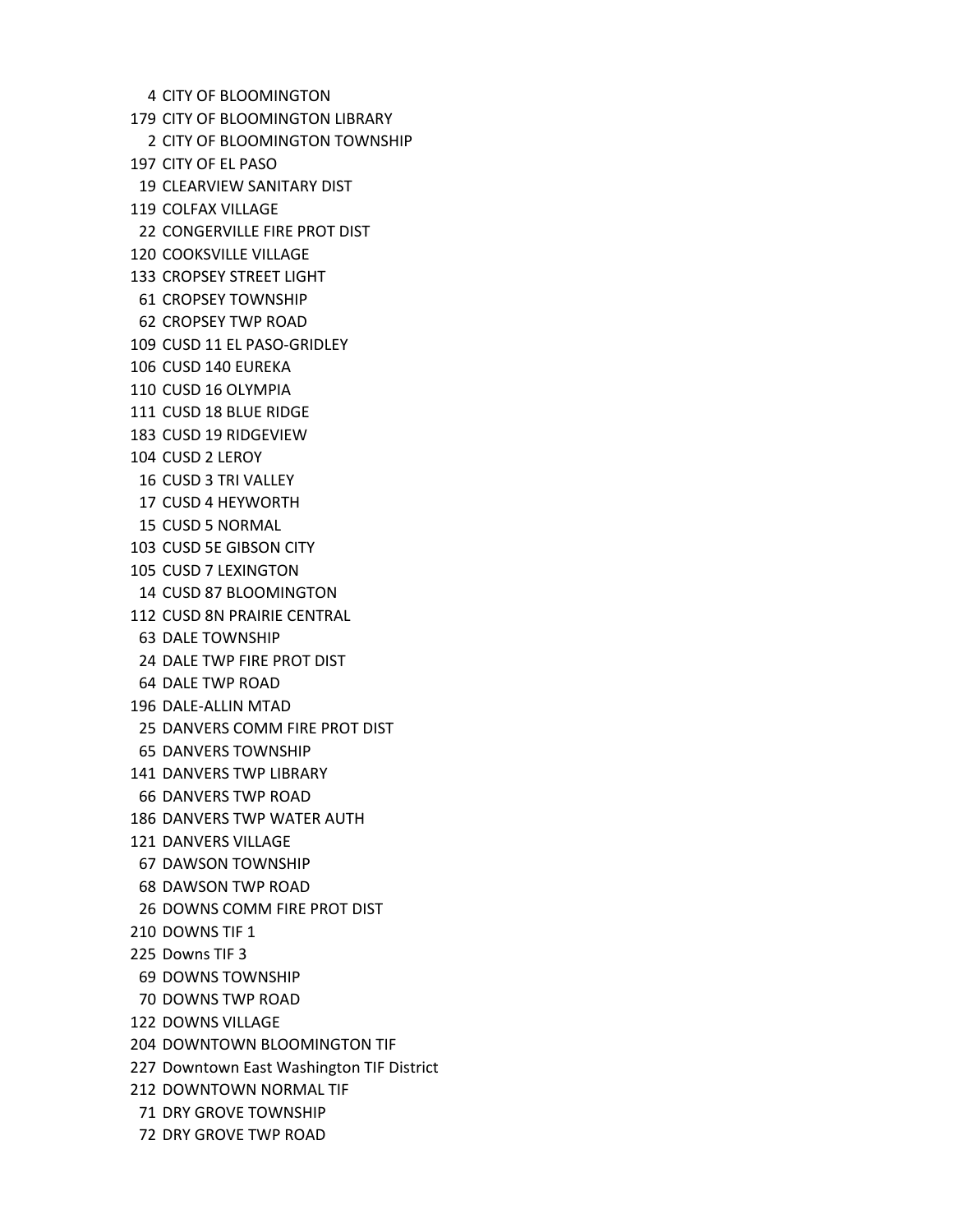166 DRY GROVE‐WHITE OAK MTAD D04 EASTERBROOK DRAINAGE 28 EL PASO FIRE PROT DIST 198 EL PASO LIBRARY 27 ELLSWORTH FIRE PROT DIST 123 ELLSWORTH VILLAGE 226 Empire Street TIF 208 EMPIRE TIF 1 73 EMPIRE TOWNSHIP 74 EMPIRE TWP ROAD 188 FAIRBURY RURAL FIRE PROT DIST 29 FARMER CITY COMM FIRE PROT DST D23 FARMERS CO‐OP 1980 D05 FARMERS COOPERATIVE DRAINAGE 75 FUNKS GROVE TOWNSHIP 76 FUNKS GROVE TWP ROAD 167 FUNKS GROVE‐MT HOPE MTAD 187 GOLDEN PRAIRIE LIBRARY D40 GOLDEN RULE DRAINAGE DISTRICT D27 GRIDLEY 1984 ADDL DRAINAGE D06 Gridley Drainage 30 GRIDLEY FIRE PROT DIST 143 GRIDLEY PUBLIC LIBRARY 77 GRIDLEY TOWNSHIP 78 GRIDLEY TWP ROAD 124 GRIDLEY VILLAGE 189 HEARTLAND COMM COLLEGE 540 221 Heyworth 136 Tiff 219 Heyworth Bridle Brook Tif 148 HEYWORTH PUBLIC LIBRARY 207 HEYWORTH TIF 1 202 HEYWORTH TIF 2 201 HEYWORTH TIF 3 125 HEYWORTH VILLAGE 193 HUDSON AREA PUBLIC LIBRARY 12 HUDSON COMM FIRE PROT DIST 217 HUDSON TIF 79 HUDSON TOWNSHIP 80 HUDSON TWP ROAD 126 HUDSON VILLAGE 190 HUDSON WATER 41 ILLINOIS CENTRAL COLLEGE 514 D14 KUMLER DRAINAGE 81 LAWNDALE TOWNSHIP 82 LAWNDALE TWP ROAD 127 LE ROY CITY 31 LE ROY COMM FIRE PROT DIST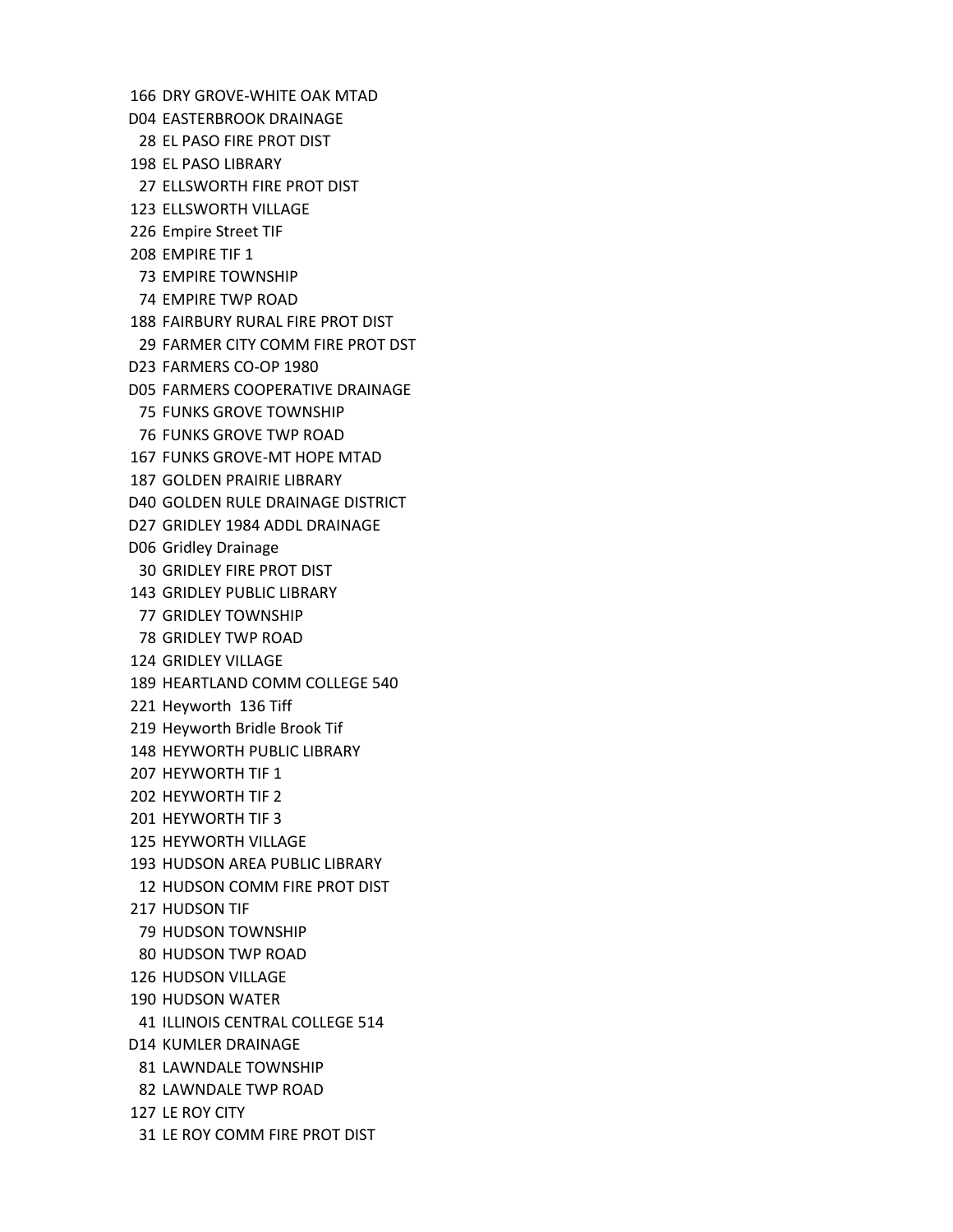44 LE ROY PARK DIST 203 LEROY MANOR TIF 128 LEXINGTON CITY 32 LEXINGTON COMM FIRE PROT DIST 45 LEXINGTON PARK DIST 42 LEXINGTON PUBLIC LIBRARY DIST 200 LEXINGTON TIF 9 83 LEXINGTON TOWNSHIP 84 LEXINGTON TWP ROAD D09 LOTUS MINOR SUB#1 OF SUB#2 D07 LOTUS SPECIAL DRAINAGE D16 MACKINAW DRAINAGE 216 MAIN/OSAGE TIF 206 MARKET SQUARE TIF 85 MARTIN TOWNSHIP 144 MARTIN TOWNSHIP LIBRARY 86 MARTIN TWP ROAD 129 MC LEAN VILLAGE 1 MCLEAN COUNTY 87 MONEY CREEK TOWNSHIP 88 MONEY CREEK TWP ROAD 39 MOYER DISTRICT LIBRARY 191 MT HOPE ‐FUNKS GROVE WATER 89 MT HOPE TOWNSHIP 90 MT HOPE TWP ROAD 33 MT HOPE‐FUNKS GROVE FIRE DIST 175 MT HOPE‐FUNKS GROVE PARK 145 MT HOPE‐FUNKS GROVE TWP LBY 180 NORMAL PUBLIC LIBRARY 3 NORMAL TOWNSHIP 6 NORMAL TWP ROAD DIST 215 NORMAL/MAIN/I55 TIF D17 NORMAL‐TOWANDA DRAINAGE 223 North Normal Warehouse TIF 34 NORTHERN PIATT FIRE PROT DIST 35 OCTAVIA FIRE PROT DIST 185 OCTAVIA PARK DIST 91 OLD TOWN TOWNSHIP 92 OLD TOWN TWP ROAD 211 OLDTOWN/DOWNS TIF 2 218 ONE NORMAL PLAZA TIF D30 PANTHER CREEK DRAINAGE 40 PARKLAND JR COLLEGE 505 D18 PATTON DRAINAGE 108 PRAIRIE CENTRAL CUSD #8N BONDS D31 PRAIRIE CREEK 1988 & 1989 ADDL D19 PRAIRIE CREEK DRAINAGE